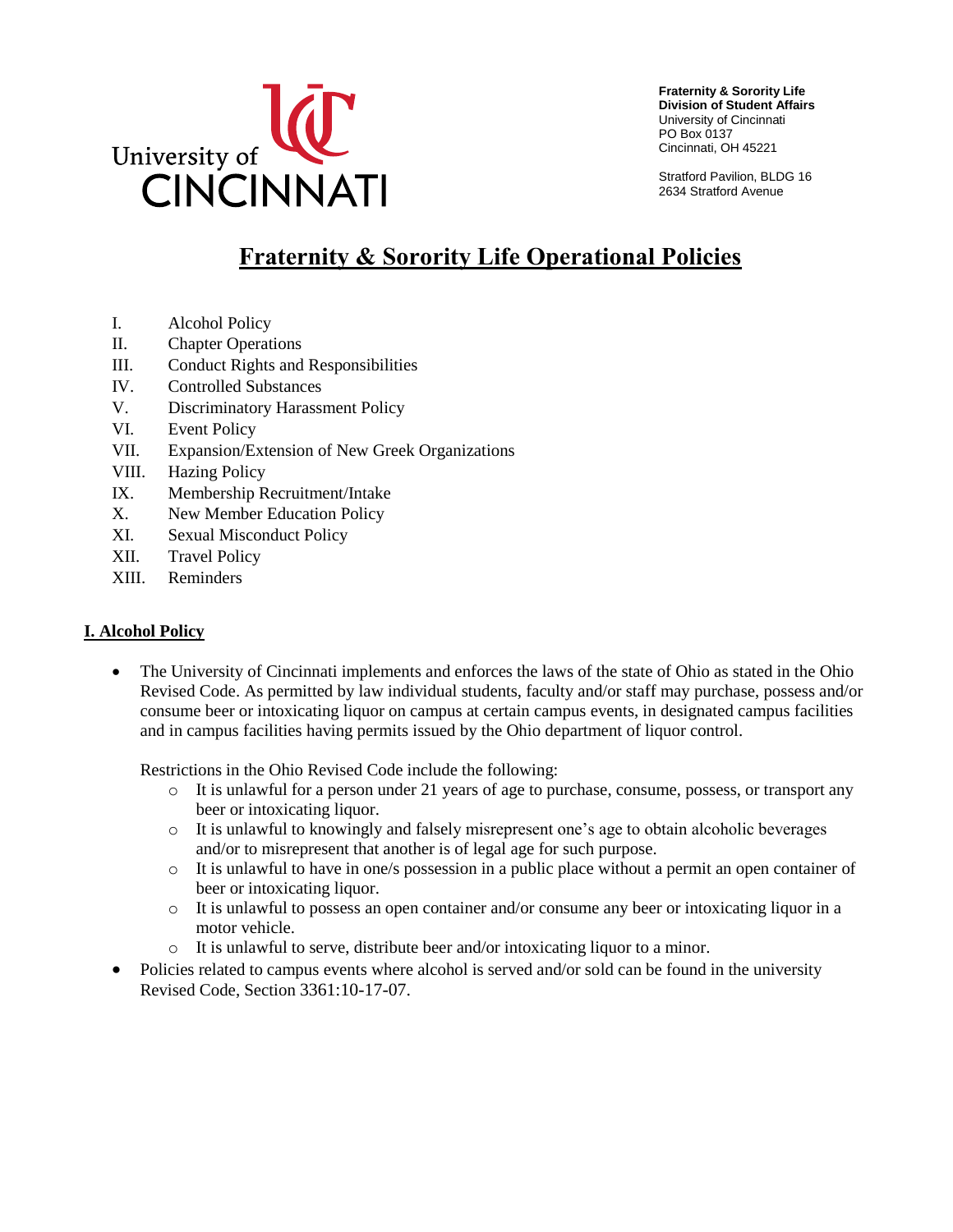#### **II. Chapter Operations**

- *Chapter Officer Elections and Transitions: All elected and appointed chapter officers/positions are strongly encouraged to be installed by January 1 in order to participate in chapter officer trainings facilitated by the Fraternity & Sorority Life office in January/February.*
- **Membership Roster Additions/Deletions**
	- o Organizations are responsible for maintaining an accurate roster. The president and/or their designee will update their chapter roster on Roster Day two times each semester. Chapters may not edit the roster during the final examination period. Deletions may be made under the following conditions.
	- o Member/new member is no longer a UC student.
	- o Member/new member has been separated from the chapter. If deemed necessary, this will be verified by the chapter advisor and/or the local or inter/national organization.
	- o Member/new member has graduated from the University.

#### **III. Conduct Rights and Responsibilities**

- The Student Code of Conduct applies to student conduct that occurs on campus or on university owned, leased, or controlled premises. University campuses include university of Cincinnati uptown campus, UC Blue Ash, Clermont college and UC east – UC Clermont college.
- The SCOC also applies to off-campus conduct when the behavior or the presence of a student or student organization in the university's sole judgment, impairs, obstructs, or interferes with the mission or process or functions of the university. When determining whether the university has jurisdiction to address off-campus, student and student organizational misconduct factors include, but are not limited to the following:
	- i. Whether the student was acting as a representative of the university;
	- ii. The seriousness of the offense that occurred;
	- iii. Inquiries to students or others;
	- iv. The extent of danger posed to the community;
	- v. Whether a student organization was involved;
	- vi. Where the incident could result in a felony charge; or
	- vii. Whether weapons, drugs, or alcohol were involved.
- The full Student Code of Conduct can be found on the Office of Student Conduct and Community Standards' website at [https://www.uc.edu/campus-life/conduct/student-code-of-conduct.html.](https://www.uc.edu/campus-life/conduct/student-code-of-conduct.html)

#### **IV. Controlled Substances**

- The Student Code of Conduct prohibits drug/narcotic use in the policies outlined below. Violations include:
	- o **Section (C )(2)(g), Drugs or narcotics:** Uses, manufactures, distributes, buys, sells, offers for sale, or possesses illegal drugs, narcotics, drug paraphernalia, or prescription medication.
	- o **Section (C )(3)(aa), Violation of federal, state, or local law:** Violation of any federal, state, or local law where the effect is interference with university activities or an identifiable individual's university work or academic activities.
- Additional information can be found in the **Drug-Free Schools and Campuses Act Annual (EDGAR Part 86) Notification located** on the website for the Student Wellness Center [\(https://www.uc.edu/campus-life/wellness/data-reports.html\)](https://www.uc.edu/campus-life/wellness/data-reports.html).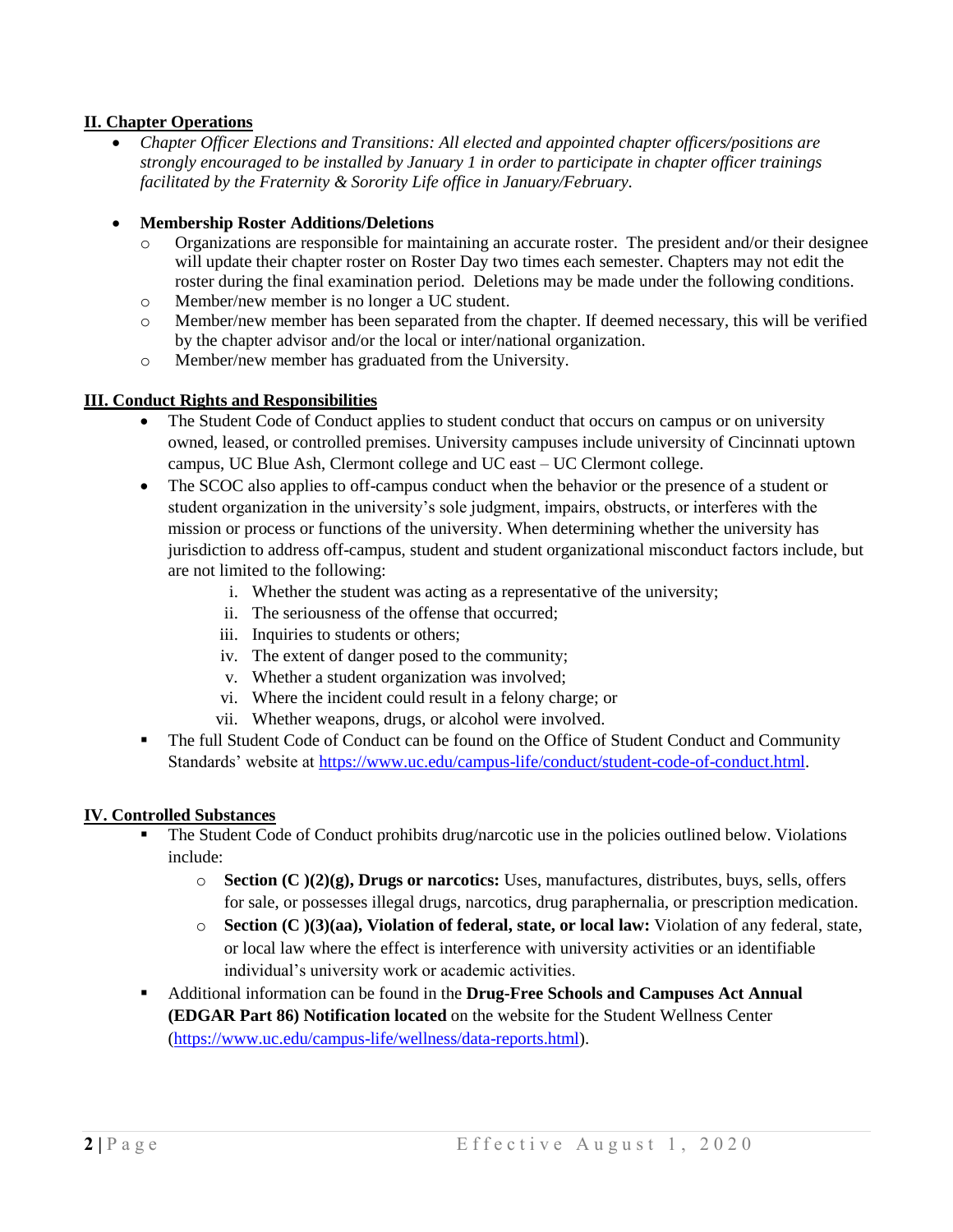#### **V. Discriminatory Harassment Policy**

- It is a fundamental policy of the University of Cincinnati that discrimination on the basis of race, color, religion, national origin, sex, sex orientation, disability, status as disabled veteran or veteran of the Vietnam era, or age shall not be practiced in any of its activities. Discriminatory harassment is a form of discrimination, and thus violates the University's policy against discrimination.
- Additional information on the university's Discriminatory harassment Policy can be found by visiting the website for the Office of Equity and Inclusion [\(https://www.uc.edu/inclusion.html\)](https://www.uc.edu/inclusion.html).

# **VI. Events**

- **Event Approval:**
	- o Registered student organizations are required to register all dry events (to include classroom space requests and fundraisers) seven (**7)** business days before they are scheduled to occur.
	- o BYOB Events where alcohol is being served must be submitted in CampusLINK at least **14** business days prior to the event along with all corresponding documents (3<sup>rd</sup> Party Vendor Forms, Guest Lists, etc.). Fraternity & Sorority Life will approve at least seven days in advance only when the chapter advisor, UCPD, Alcohol Beverage Control, and vendor have approved the registration form.
	- $\circ$  3<sup>rd</sup> Party Vendor events where alcohol is being served, must be submitted in CampusLINK at least 21 business days prior to the event along with all corresponding documents (3<sup>rd</sup> Party Vendor Forms, Guest Lists, etc.).
- Events held at chapter houses that do not require security, vendors, Facility Services or Parking and Transportation services that a chapter would like placed on the Fraternity & Sorority Life calendar must be submitted **10** days prior to the event. Large-scale events on campus that invite non-members should be communicated to UCPD by sending an email to [lori.cronin@uc.edu](mailto:lori.cronin@uc.edu). The email should include date, time, place, and anticipated attendance.

**Events will only be approved** if the organization is current with the following:

- o Greek related forms/requirements (roster updates, chapter advisor, intake forms, financial obligations, etc.).
- o Registration of organization on CampusLINK.
- o Respective Council requirements (dues and in good standing).
- o In good standing with the University Bursars' Office.
- o Delayed documents as a result of conduct outcomes.
- **Philanthropy Events/Service Projects**
	- o Chapters can submit philanthropy and service events to be listed on the community CrowdChange page.
	- o NPHC organizations shall abide by the *NPHC Calendar Agreement*.

#### **VII .Expansion/Extension of New Greek Organizations**

- To insure that fraternities and sororities desiring to be registered at UC possess those qualifications deemed necessary for their success and for the continued health of the UC FSL community, the Fraternity and Sorority Life Expansion & Re-Activation Policy must be followed.
- In overseeing the process of orderly expansion, there must be substantial evidence of the ability of the proposed organization to: positively contribute to the UC FSL community; show potential for recruiting, growth and success; and to conduct itself in a manner consistent with state laws, University, Council, and Fraternity & Sorority Life policies and procedures.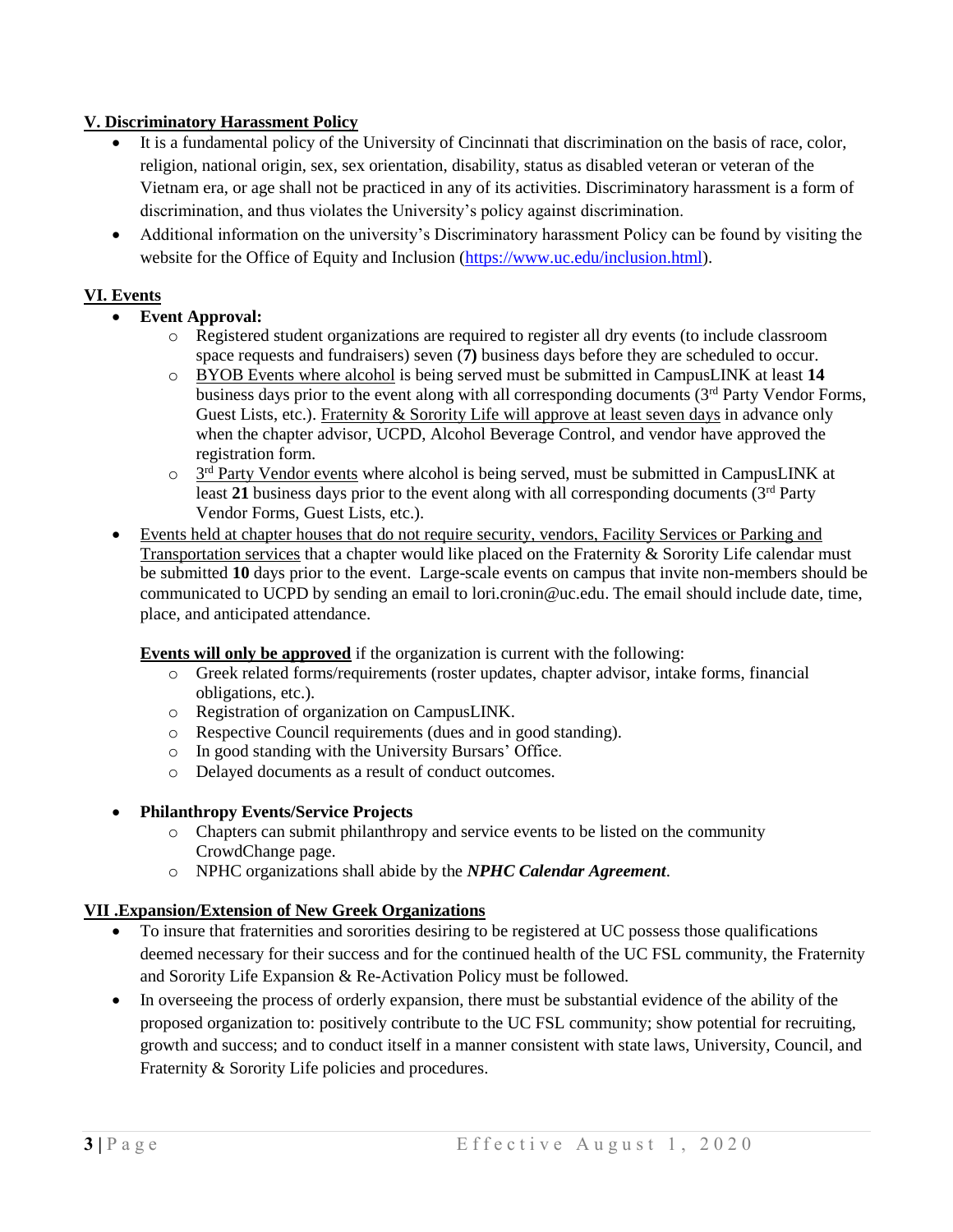- Organizations wishing to affiliate with the Interfraternity Council or the Panhellenic Council must adhere to those councils' planned expansion process, which is in place to ensure success for organizations seeking to colonize a new chapter at UC.
- This policy can be found on the Fraternity and Sorority Life website.

# **VIII. Hazing Policy**

• Please see the University's [Anti-Hazing Policy](https://www.uc.edu/content/dam/uc/trustees/docs/rules_40/40-03-12.pdf)

### **IX . Membership Recruitment/Intake**

### **For chapters that participate in recruitment**:

- o To support students' academic success, all pledging, initiation meetings, activities and ceremonies will cease from the day before Thanksgiving through the first week prior to the spring semester.
- $\circ$  For the spring semester, all activities and ceremonies must cease prior to April 24, through the last day of finals.
- o Recognizing that some inter/national organizations require the first semester GPA in order to initiate, an "exception letter" must be submitted to Fraternity  $\&$  Sorority Life to allow activities during this time.
	- Letters shall be received no later than October 1, and March 1, each year from the inter/headquarters requesting an exemption for the respective semester.
- o CPC/IFC New Member Welcome: All CPC/IFC new members are required to attend the new member welcome during the fall semester on **Sunday, September 27<sup>th</sup>**.

#### **For chapters that participate in Intake (MIP)**

- To support students' academic and leadership success as a chapter, the chapter must conduct membership intake and initiation at minimum every three semesters but may conduct intake more frequently if desired.
- o The three-semester time line begins the semester following successful initiation of a pledge class, line, etc. and will conclude by the end of the third semester.
	- (Ex. Spring Initiation 2020> Fall Semester 2020 >Spring Semester 2021 > Organization conducts Fall Intake -2021).
- o Failure to follow this Intake schedule will result in the organization being placed on an Interim Suspension of Activities (ISA). (ISA may only last through the end of that semester). Recognizing that circumstances may prevent a chapter from adhering to the policy, the following will be taken into consideration:
	- The inter/national organization and/or regional director declares intake moratorium.
	- The inter/national organization or regional director fails to approve intake for reasons that do not include a moratorium.
- o A chapter may provide documentation to the Fraternity & Sorority Life office requesting a review of the chapter's status as a result of the policy violation.
- o Membership selection for NPHC/MGC is prohibited during the summer months.
- **NPHC/MGC Membership Intake Process (MIP) and New Member Presentation**
	- o **NPHC Declassified pt. 1 & 2:** Fraternity & Sorority Life, in conjunction with the NPHC of UC, will sponsor a semester informational session called Declassified, to provide important information to students. Two Meet the Greeks sessions will be offered during the academic year. These sessions will occur on *Wednesday, August 26, 2020 and Wednesday, January 20, 2021.*
	- o **Membership Intake Process/New Member Presentation** policies will be followed in accordance with Fraternity & Sorority Life policies.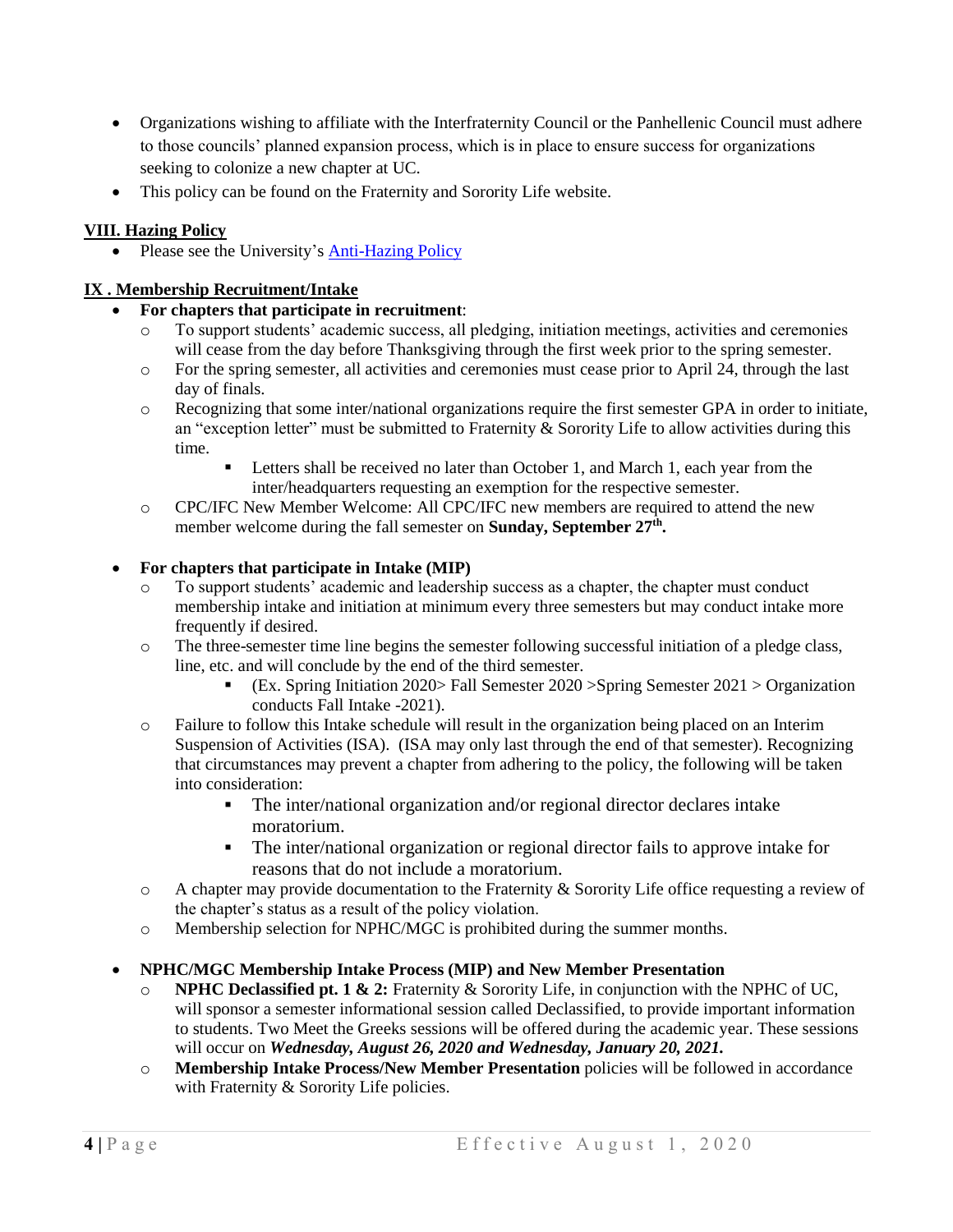- o Organizations that conduct MIP must complete intake processes on or before **Monday, November 16th 2020 @ 8:00pm** for the Fall semester and **Saturday, April 10th 2021 @ 8:00pm** for the Spring semester.
- o **New member presentations** must happen by **Monday, November 16th 2020 @ 8:00pm** for the Fall semester and **Saturday, April 10th 2021 @ 8:00pm** for the Spring semester.. All members participating in MIP must visibly display organizational paraphernalia by this date. Any exceptions will be made based on information presented to the Director of Fraternity & Sorority Life.
- o **NPHC/MGC New Member Orientation**: All NPHC/MGC new members are required to attend the new member orientation within the semester of their initiation. *Fall- Tuesday, November 17th, 2020 @ 5pm; Spring – Monday, April 12th, 2021 @ 5pm.*

# **CPC Informal Recruitment**

- o CPC affiliated organizations currently utilizing informal recruitment as their primary recruitment process: **Phi Sigma Rho Sorority, Inc.**
- o **Informal Recruitment** policies will be followed in accordance with Fraternity & Sorority Life policies.
- o **CPC organizations must schedule a meeting with the CPC advisor prior to the start of any intake/interest/informational meetings.**
- o To support students' academic success, all pledging, initiation meetings, activities and ceremonies will cease from the day before Thanksgiving through the first week prior to the spring semester.
- o For the spring semester, all activities and ceremonies must cease prior to April 24, through the last day of finals.
	- o Recognizing that some inter/national organizations require the first semester GPA in order to initiate, an "exception letter" must be submitted to Fraternity & Sorority Life to allow activities during this time.
	- o CPC New Member Welcome: All CPC new members are required to attend the new member welcome during the fall semester on **Sunday, September 27th at 2pm.**
	- o Informal Recruitment for CPC is prohibited during the summer months.

# **X. New Member Education Policy**

- All social Greek-lettered organizations on campus must complete the New Member education Planning Form (NME Plan) and abide by the New Member Education Policy (Policy). No new member activities may commence before the NME Plan has been reviewed and approved by FSL.
- NME Plans are limited to no more than eight weeks. The new member period may only extend beyond eight weeks if approved by the chapter's national headquarters and FSL.
- Chapters may find a copy of the form, as well as the full policy, at [https://www.uc.edu/campus](https://www.uc.edu/campus-life/fraternity-sorority-life/policies---resources/new-member-education-policy.html)[life/fraternity-sorority-life/policies---resources/new-member-education-policy.html](https://www.uc.edu/campus-life/fraternity-sorority-life/policies---resources/new-member-education-policy.html)

# **XI. Sexual Misconduct Policy**

 The Office of Fraternity and Sorority Life holds all organizations and members responsible for abiding by the university's Sexual Misconduct Policy. It is the policy of the University of Cincinnati that no member of the university community may sexually harass another. Anyone who violates this policy is subject to disciplinary action which may include suspension or termination. The full Sexual Misconduct Policy can be found on the Fraternity and Sorority Life website, as well as the Office of Student Conduct and Community Standards website.